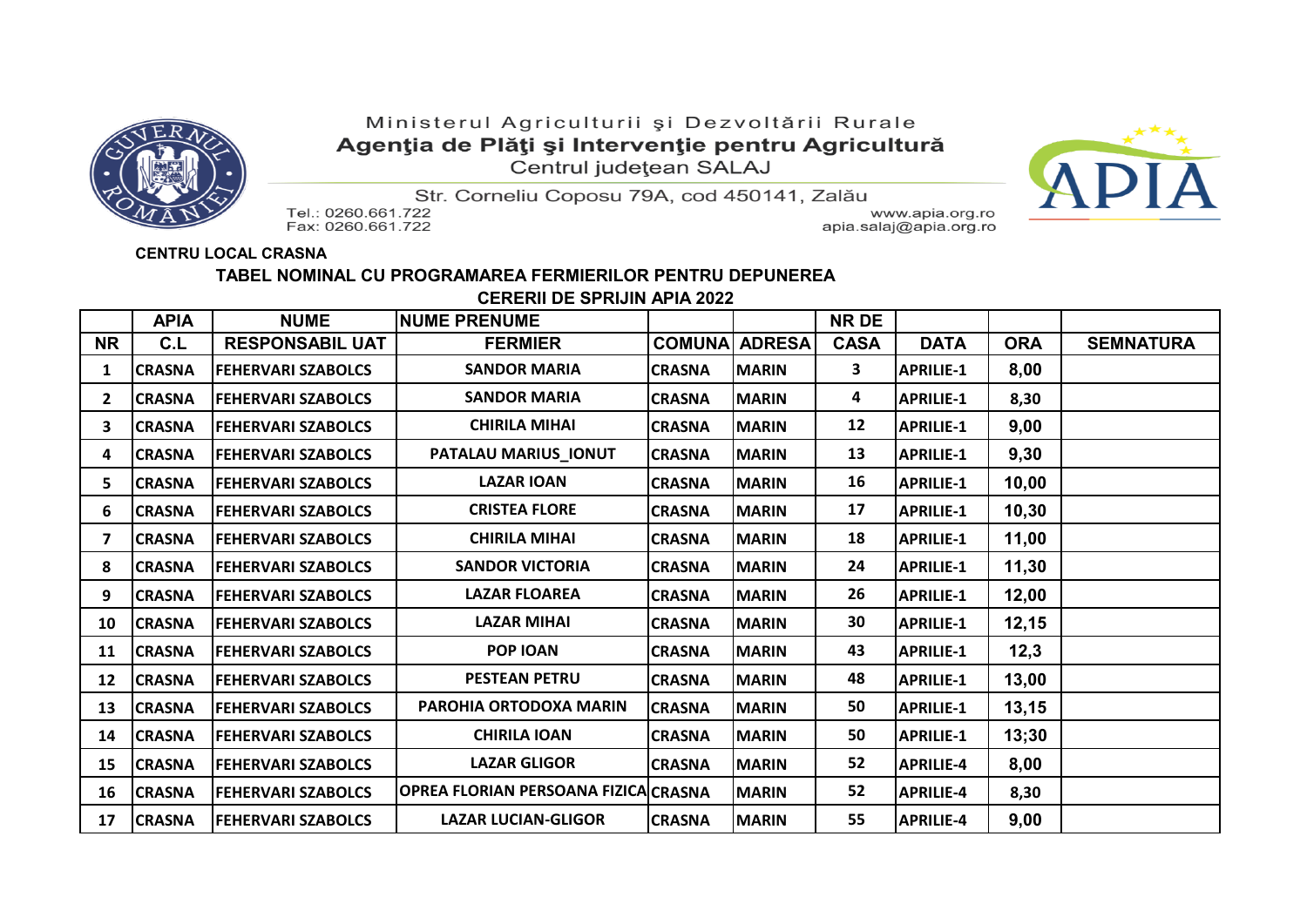| 18 | <b>CRASNA</b> | <b>FEHERVARI SZABOLCS</b> | <b>GOZMAN MARIAN-FLORIAN</b>        | <b>CRASNA</b> | <b>MARIN</b> | 56  | <b>APRILIE-4</b> | 9,30  |  |
|----|---------------|---------------------------|-------------------------------------|---------------|--------------|-----|------------------|-------|--|
| 19 | <b>CRASNA</b> | <b>FEHERVARI SZABOLCS</b> | <b>ARDELEAN PETRU -LUCIAN</b>       | <b>CRASNA</b> | <b>MARIN</b> | 59  | <b>APRILIE-4</b> | 10,00 |  |
| 20 | <b>CRASNA</b> | <b>FEHERVARI SZABOLCS</b> | <b>SANDOR IOAN</b>                  | <b>CRASNA</b> | <b>MARIN</b> | 60  | <b>APRILIE-4</b> | 10,30 |  |
| 21 | <b>CRASNA</b> | <b>FEHERVARI SZABOLCS</b> | <b>SANDOR MARIANA</b>               | <b>CRASNA</b> | <b>MARIN</b> | 61  | <b>APRILIE-4</b> | 11,00 |  |
| 22 | <b>CRASNA</b> | <b>FEHERVARI SZABOLCS</b> | <b>BREZEANU VALENTIN</b>            | <b>CRASNA</b> | <b>MARIN</b> | 67  | <b>APRILIE-4</b> | 11,30 |  |
| 23 | <b>CRASNA</b> | <b>FEHERVARI SZABOLCS</b> | <b>BAIDOC MARIA</b>                 | <b>CRASNA</b> | <b>MARIN</b> | 67  | <b>APRILIE-4</b> | 12,00 |  |
| 24 | <b>CRASNA</b> | <b>FEHERVARI SZABOLCS</b> | <b>BAIDOC MARIUS-AUREL</b>          | <b>CRASNA</b> | <b>MARIN</b> | 67  | <b>APRILIE-4</b> | 12,30 |  |
| 25 | <b>CRASNA</b> | <b>FEHERVARI SZABOLCS</b> | <b>SANDOR FLOARE</b>                | <b>CRASNA</b> | <b>MARIN</b> | 70  | <b>APRILIE-4</b> | 13,00 |  |
| 26 | <b>CRASNA</b> | <b>FEHERVARI SZABOLCS</b> | <b>SANDOR FLOARE</b>                | <b>CRASNA</b> | <b>MARIN</b> | 71  | <b>APRILIE-4</b> | 13,30 |  |
| 27 | <b>CRASNA</b> | <b>FEHERVARI SZABOLCS</b> | <b>SANDOR GLIGOR</b>                | <b>CRASNA</b> | <b>MARIN</b> | 72  | <b>APRILIE-4</b> | 14,00 |  |
| 28 | <b>CRASNA</b> | <b>FEHERVARI SZABOLCS</b> | <b>PESTEAN FLOARE</b>               | <b>CRASNA</b> | <b>MARIN</b> | 74  | <b>APRILIE-4</b> | 14,30 |  |
| 29 | <b>CRASNA</b> | <b>FEHERVARI SZABOLCS</b> | <b>CIULEAN ILEANA</b>               | <b>CRASNA</b> | <b>MARIN</b> | 75  | <b>APRILIE-5</b> | 8,00  |  |
| 30 | <b>CRASNA</b> | <b>FEHERVARI SZABOLCS</b> | <b>GOZMAN MIHAI</b>                 | <b>CRASNA</b> | <b>MARIN</b> | 83  | <b>APRILIE-5</b> | 8,30  |  |
| 31 | <b>CRASNA</b> | <b>FEHERVARI SZABOLCS</b> | <b>LAZAR SOFIA</b>                  | <b>CRASNA</b> | <b>MARIN</b> | 87  | <b>APRILIE-5</b> | 9,00  |  |
| 32 | <b>CRASNA</b> | <b>FEHERVARI SZABOLCS</b> | <b>FLONTA VALER</b>                 | <b>CRASNA</b> | <b>MARIN</b> | 89  | <b>APRILIE-5</b> | 9,30  |  |
| 33 | <b>CRASNA</b> | <b>FEHERVARI SZABOLCS</b> | <b>LAZAR ILEANA</b>                 | <b>CRASNA</b> | <b>MARIN</b> | 90  | <b>APRILIE-5</b> | 10,00 |  |
| 34 | <b>CRASNA</b> | <b>FEHERVARI SZABOLCS</b> | <b>SANDOR FLOARE</b>                | <b>CRASNA</b> | <b>MARIN</b> | 99  | <b>APRILIE-5</b> | 10,30 |  |
| 35 | <b>CRASNA</b> | <b>FEHERVARI SZABOLCS</b> | <b>SANDOR ANA</b>                   | <b>CRASNA</b> | <b>MARIN</b> | 101 | <b>APRILIE-5</b> | 11,00 |  |
| 36 | <b>CRASNA</b> | <b>FEHERVARI SZABOLCS</b> | <b>LAZAR VIORICA</b>                | <b>CRASNA</b> | <b>MARIN</b> | 112 | <b>APRILIE-5</b> | 11,30 |  |
| 37 | <b>CRASNA</b> | <b>FEHERVARI SZABOLCS</b> | <b>CHIRILA ILEANA</b>               | <b>CRASNA</b> | <b>MARIN</b> | 121 | <b>APRILIE-5</b> | 12,00 |  |
| 38 | <b>CRASNA</b> | <b>FEHERVARI SZABOLCS</b> | CHIRILA CRACIUN-MARIUS PERSOACRASNA |               | <b>MARIN</b> | 121 | <b>APRILIE-5</b> | 12,30 |  |
| 39 | <b>CRASNA</b> | <b>FEHERVARI SZABOLCS</b> | <b>SANDOR FLORIAN</b>               | <b>CRASNA</b> | <b>MARIN</b> | 129 | <b>APRILIE-5</b> | 13,00 |  |
| 40 | <b>CRASNA</b> | <b>FEHERVARI SZABOLCS</b> | <b>TUNS VICTORIA</b>                | <b>CRASNA</b> | <b>MARIN</b> | 135 | <b>APRILIE-5</b> | 13,30 |  |
| 41 | <b>CRASNA</b> | <b>FEHERVARI SZABOLCS</b> | <b>PASTEAN ANA</b>                  | <b>CRASNA</b> | <b>MARIN</b> | 138 | <b>APRILIE-5</b> | 14,00 |  |
| 42 | <b>CRASNA</b> | <b>FEHERVARI SZABOLCS</b> | <b>SANDOR IOAN</b>                  | <b>CRASNA</b> | <b>MARIN</b> | 140 | <b>APRILIE-5</b> | 14,30 |  |
| 43 | <b>CRASNA</b> | <b>FEHERVARI SZABOLCS</b> | <b>CHIRILA IOAN</b>                 | <b>CRASNA</b> | <b>MARIN</b> | 142 | <b>APRILIE-6</b> | 8,00  |  |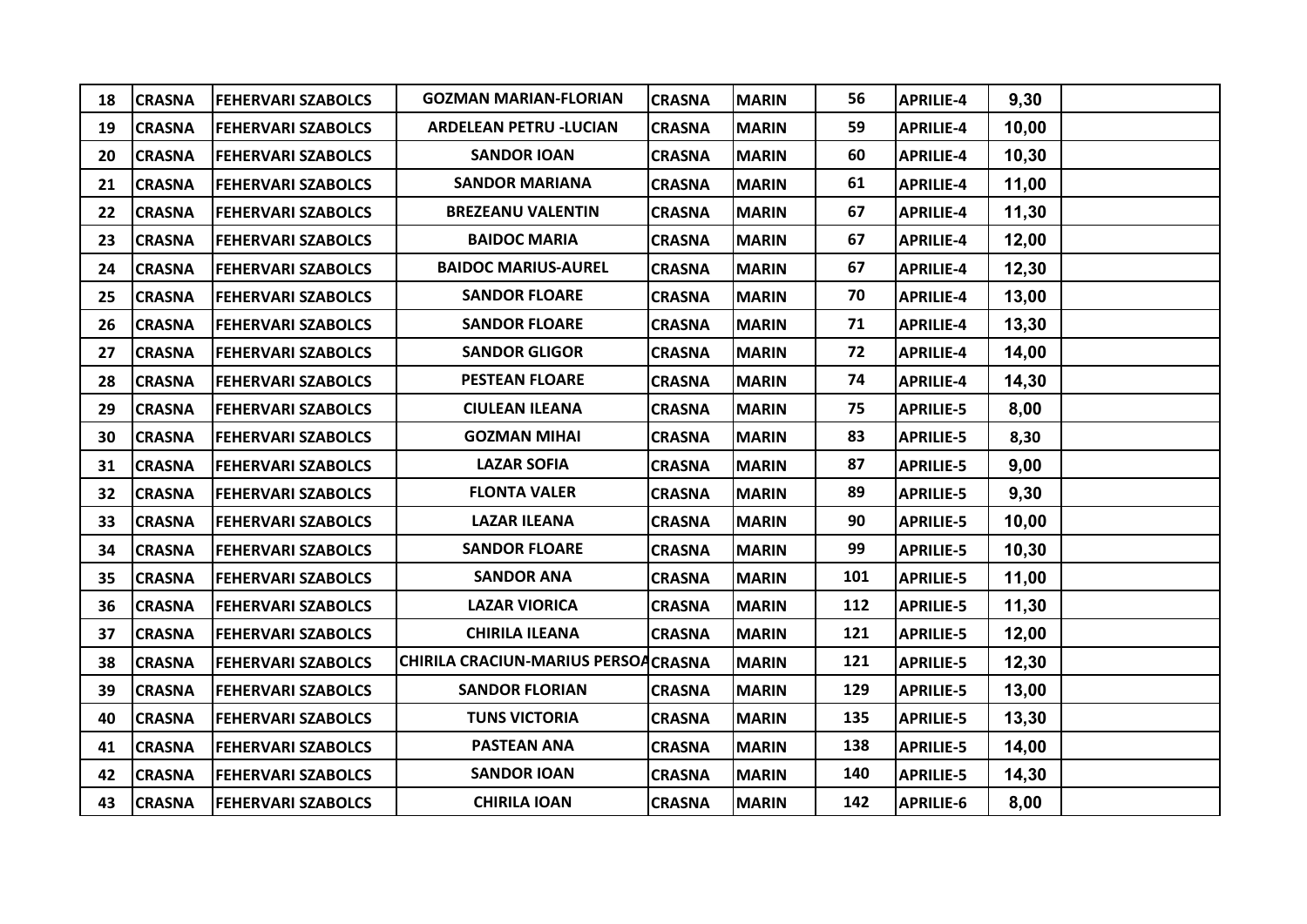| 44 | <b>CRASNA</b> | <b>FEHERVARI SZABOLCS</b> | <b>CHIRILA ANA</b>             | <b>CRASNA</b> | <b>MARIN</b> | 142 | <b>APRILIE-6</b> | 8,30  |  |
|----|---------------|---------------------------|--------------------------------|---------------|--------------|-----|------------------|-------|--|
| 45 | <b>CRASNA</b> | <b>FEHERVARI SZABOLCS</b> | <b>CIMPOES ANA</b>             | <b>CRASNA</b> | <b>MARIN</b> | 147 | <b>APRILIE-6</b> | 9,00  |  |
| 46 | <b>CRASNA</b> | <b>FEHERVARI SZABOLCS</b> | PAROHIA GRECO CATOLICA         | <b>CRASNA</b> | <b>MARIN</b> | 152 | <b>APRILIE-6</b> | 9,30  |  |
| 47 | <b>CRASNA</b> | <b>FEHERVARI SZABOLCS</b> | <b>BALOG MARIA</b>             | <b>CRASNA</b> | <b>MARIN</b> | 160 | <b>APRILIE-6</b> | 10,00 |  |
| 48 | <b>CRASNA</b> | <b>FEHERVARI SZABOLCS</b> | <b>CHIRILA IOAN</b>            | <b>CRASNA</b> | <b>MARIN</b> | 170 | <b>APRILIE-6</b> | 10,30 |  |
| 49 | <b>CRASNA</b> | <b>FEHERVARI SZABOLCS</b> | <b>SANDOR ANA</b>              | <b>CRASNA</b> | <b>MARIN</b> | 171 | <b>APRILIE-6</b> | 11,00 |  |
| 50 | <b>CRASNA</b> | <b>FEHERVARI SZABOLCS</b> | <b>CRISTUT MARIA</b>           | <b>CRASNA</b> | <b>MARIN</b> | 172 | <b>APRILIE-6</b> | 11,30 |  |
| 51 | <b>CRASNA</b> | <b>FEHERVARI SZABOLCS</b> | <b>SANDOR MARIA</b>            | <b>CRASNA</b> | <b>MARIN</b> | 173 | <b>APRILIE-6</b> | 12,00 |  |
| 52 | <b>CRASNA</b> | <b>FEHERVARI SZABOLCS</b> | <b>POP ANA</b>                 | <b>CRASNA</b> | <b>MARIN</b> | 176 | <b>APRILIE-6</b> | 12,30 |  |
| 53 | <b>CRASNA</b> | <b>FEHERVARI SZABOLCS</b> | <b>CHIRILA MARIA</b>           | <b>CRASNA</b> | <b>MARIN</b> | 177 | <b>APRILIE-6</b> | 13,00 |  |
| 54 | <b>CRASNA</b> | <b>FEHERVARI SZABOLCS</b> | <b>CRISTEA VICTORIA</b>        | <b>CRASNA</b> | <b>MARIN</b> | 178 | <b>APRILIE-6</b> | 13,30 |  |
| 55 | <b>CRASNA</b> | <b>FEHERVARI SZABOLCS</b> | <b>TOMA MARIA</b>              | <b>CRASNA</b> | <b>MARIN</b> | 179 | <b>APRILIE-6</b> | 14,00 |  |
| 56 | <b>CRASNA</b> | <b>FEHERVARI SZABOLCS</b> | <b>SANDOR ANA</b>              | <b>CRASNA</b> | <b>MARIN</b> | 183 | <b>APRILIE-6</b> | 14,30 |  |
| 57 | <b>CRASNA</b> | <b>FEHERVARI SZABOLCS</b> | <b>LAZAR MARIA</b>             | <b>CRASNA</b> | <b>MARIN</b> | 184 | <b>APRILIE-7</b> | 8,00  |  |
| 58 | <b>CRASNA</b> | <b>FEHERVARI SZABOLCS</b> | <b>CHIRILA MARIANA-IULIANA</b> | <b>CRASNA</b> | <b>MARIN</b> | 185 | <b>APRILIE-7</b> | 8,30  |  |
| 59 | <b>CRASNA</b> | <b>FEHERVARI SZABOLCS</b> | <b>SABOU FLORIAN</b>           | <b>CRASNA</b> | <b>MARIN</b> | 186 | <b>APRILIE-7</b> | 9,00  |  |
| 60 | <b>CRASNA</b> | <b>FEHERVARI SZABOLCS</b> | <b>BAIDOC AVRAM</b>            | <b>CRASNA</b> | <b>MARIN</b> | 193 | <b>APRILIE-7</b> | 9,30  |  |
| 61 | <b>CRASNA</b> | <b>FEHERVARI SZABOLCS</b> | <b>SANDOR FLOARE</b>           | <b>CRASNA</b> | <b>MARIN</b> | 195 | <b>APRILIE-7</b> | 10,00 |  |
| 62 | <b>CRASNA</b> | <b>FEHERVARI SZABOLCS</b> | <b>SANDOR OVIDIU FLORIAN</b>   | <b>CRASNA</b> | <b>MARIN</b> | 196 | <b>APRILIE-7</b> | 10,30 |  |
| 63 | <b>CRASNA</b> | <b>FEHERVARI SZABOLCS</b> | <b>FLONTA MARINEL</b>          | <b>CRASNA</b> | <b>MARIN</b> | 198 | <b>APRILIE-7</b> | 11,00 |  |
| 64 | <b>CRASNA</b> | <b>FEHERVARI SZABOLCS</b> | <b>PESTEAN ILEANA</b>          | <b>CRASNA</b> | <b>MARIN</b> | 202 | <b>APRILIE-7</b> | 11,30 |  |
| 65 | <b>CRASNA</b> | <b>FEHERVARI SZABOLCS</b> | <b>RIB DOREL-PETRU</b>         | <b>CRASNA</b> | <b>MARIN</b> | 207 | <b>APRILIE-7</b> | 12,00 |  |
| 66 | <b>CRASNA</b> | <b>FEHERVARI SZABOLCS</b> | <b>SANDOR IOAN</b>             | <b>CRASNA</b> | <b>MARIN</b> | 210 | <b>APRILIE-7</b> | 12,30 |  |
| 67 | <b>CRASNA</b> | <b>FEHERVARI SZABOLCS</b> | <b>SANDOR FLOAREA</b>          | <b>CRASNA</b> | <b>MARIN</b> | 216 | <b>APRILIE-7</b> | 13,00 |  |
| 68 | <b>CRASNA</b> | <b>FEHERVARI SZABOLCS</b> | <b>SANDOR DANIELA-AURICA</b>   | <b>CRASNA</b> | <b>MARIN</b> | 219 | <b>APRILIE-7</b> | 13,30 |  |
| 69 | <b>CRASNA</b> | <b>FEHERVARI SZABOLCS</b> | <b>SANDOR MIHAI</b>            | <b>CRASNA</b> | <b>MARIN</b> | 222 | <b>APRILIE-7</b> | 14,00 |  |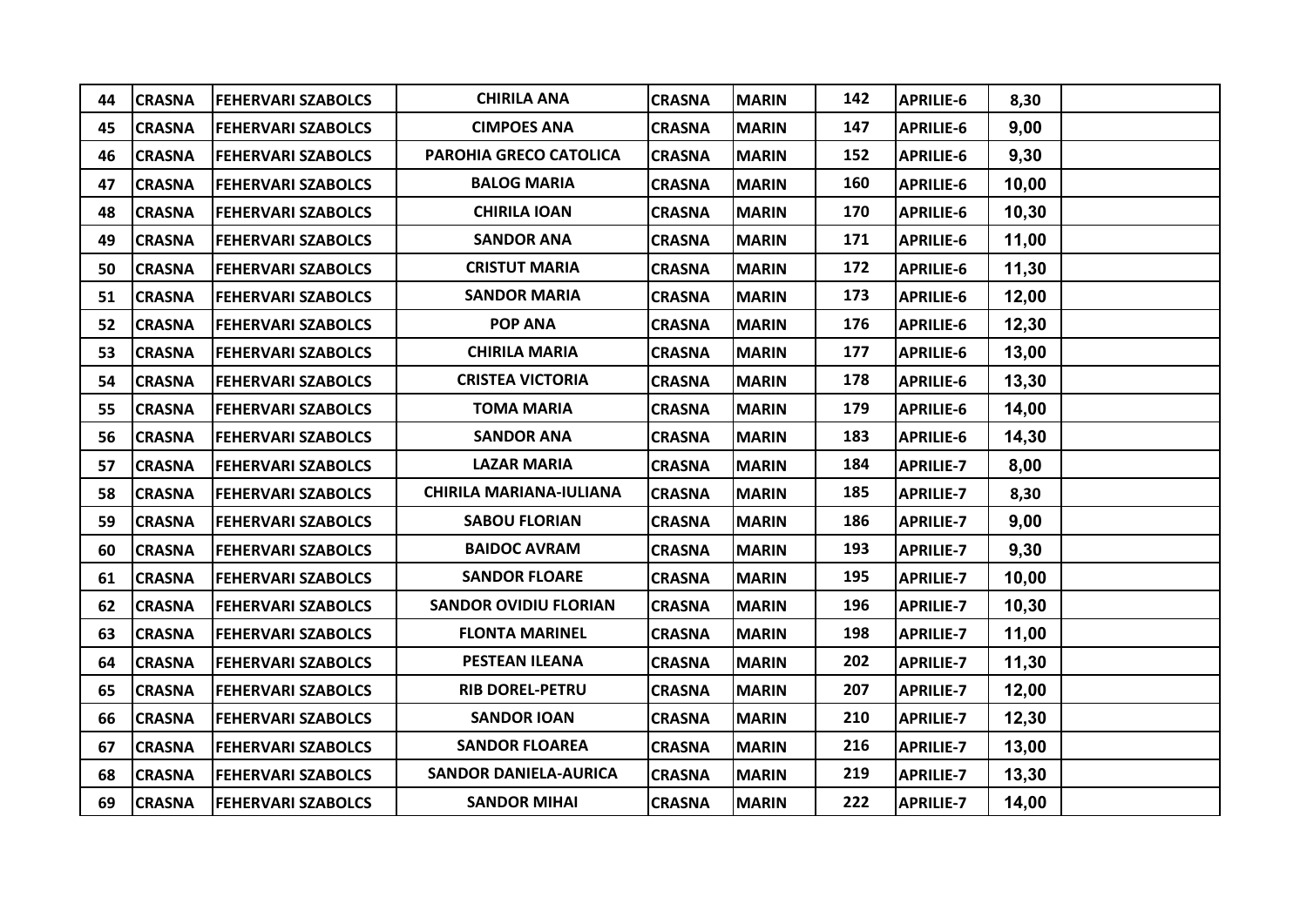| 70 | <b>CRASNA</b> | <b>FEHERVARI SZABOLCS</b> | <b>SANDOR AVRAM</b>          | <b>CRASNA</b> | <b>MARIN</b> | 227 | <b>APRILIE-7</b>  | 14,30 |  |
|----|---------------|---------------------------|------------------------------|---------------|--------------|-----|-------------------|-------|--|
| 71 | <b>CRASNA</b> | <b>FEHERVARI SZABOLCS</b> | <b>SANDOR FLOARE</b>         | <b>CRASNA</b> | <b>MARIN</b> | 229 | <b>APRILIE-8</b>  | 8,00  |  |
| 72 | <b>CRASNA</b> | <b>FEHERVARI SZABOLCS</b> | POP IOAN                     | <b>CRASNA</b> | <b>MARIN</b> | 239 | <b>APRILIE-8</b>  | 8,30  |  |
| 73 | <b>CRASNA</b> | <b>FEHERVARI SZABOLCS</b> | <b>BONTE SOFRON</b>          | <b>CRASNA</b> | <b>MARIN</b> | 240 | <b>APRILIE-8</b>  | 9,00  |  |
| 74 | <b>CRASNA</b> | <b>FEHERVARI SZABOLCS</b> | <b>SANDOR MARIANA</b>        | <b>CRASNA</b> | <b>MARIN</b> | 242 | <b>APRILIE-8</b>  | 9,30  |  |
| 75 | <b>CRASNA</b> | <b>FEHERVARI SZABOLCS</b> | POP IOAN                     | <b>CRASNA</b> | <b>MARIN</b> | 244 | <b>APRILIE-8</b>  | 10,00 |  |
| 76 | <b>CRASNA</b> | <b>FEHERVARI SZABOLCS</b> | <b>GALEA FLORICA</b>         | <b>CRASNA</b> | <b>MARIN</b> | 247 | <b>APRILIE-8</b>  | 10,30 |  |
| 77 | <b>CRASNA</b> | <b>FEHERVARI SZABOLCS</b> | <b>SACOTA IOAN</b>           | <b>CRASNA</b> | <b>MARIN</b> | 249 | <b>APRILIE-8</b>  | 11,00 |  |
| 78 | <b>CRASNA</b> | <b>FEHERVARI SZABOLCS</b> | <b>SANDOR IOAN</b>           | <b>CRASNA</b> | <b>MARIN</b> | 258 | <b>APRILIE-8</b>  | 11,30 |  |
| 79 | <b>CRASNA</b> | <b>FEHERVARI SZABOLCS</b> | <b>LAZAR MARIA</b>           | <b>CRASNA</b> | <b>MARIN</b> | 260 | <b>APRILIE-8</b>  | 12,00 |  |
| 80 | <b>CRASNA</b> | <b>FEHERVARI SZABOLCS</b> | <b>SANDOR AVRAM</b>          | <b>CRASNA</b> | <b>MARIN</b> | 261 | <b>APRILIE-8</b>  | 12,15 |  |
| 81 | <b>CRASNA</b> | <b>FEHERVARI SZABOLCS</b> | <b>CHIRILA FLORE</b>         | <b>CRASNA</b> | <b>MARIN</b> | 267 | <b>APRILIE-8</b>  | 12,3  |  |
| 82 | <b>CRASNA</b> | <b>FEHERVARI SZABOLCS</b> | <b>CHIRILA AURICA</b>        | <b>CRASNA</b> | <b>MARIN</b> | 268 | <b>APRILIE-8</b>  | 13,00 |  |
| 83 | <b>CRASNA</b> | <b>FEHERVARI SZABOLCS</b> | <b>BORZ AVRAM</b>            | <b>CRASNA</b> | <b>MARIN</b> | 280 | <b>APRILIE-8</b>  | 13,15 |  |
| 84 | <b>CRASNA</b> | <b>FEHERVARI SZABOLCS</b> | <b>FLONTA ANA</b>            | <b>CRASNA</b> | <b>MARIN</b> | 286 | <b>APRILIE-8</b>  | 13;30 |  |
| 85 | <b>CRASNA</b> | <b>FEHERVARI SZABOLCS</b> | <b>BONTE FLORICA</b>         | <b>CRASNA</b> | <b>MARIN</b> | 289 | <b>APRILIE-11</b> | 8,00  |  |
| 86 | <b>CRASNA</b> | <b>FEHERVARI SZABOLCS</b> | <b>POP MARIA</b>             | <b>CRASNA</b> | <b>MARIN</b> | 290 | APRILIE-11        | 8,30  |  |
| 87 | <b>CRASNA</b> | <b>FEHERVARI SZABOLCS</b> | <b>HEGHEDUS FLOARE</b>       | <b>CRASNA</b> | <b>MARIN</b> | 301 | <b>APRILIE-11</b> | 9,00  |  |
| 88 | <b>CRASNA</b> | <b>FEHERVARI SZABOLCS</b> | <b>HOSU MARIA</b>            | <b>CRASNA</b> | <b>MARIN</b> | 306 | <b>APRILIE-11</b> | 9,30  |  |
| 89 | <b>CRASNA</b> | <b>FEHERVARI SZABOLCS</b> | <b>HOSU IOAN</b>             | <b>CRASNA</b> | <b>MARIN</b> | 306 | <b>APRILIE-11</b> | 10,00 |  |
| 90 | <b>CRASNA</b> | <b>FEHERVARI SZABOLCS</b> | <b>HEGHEDUS FLOARE</b>       | <b>CRASNA</b> | <b>MARIN</b> | 307 | APRILIE-11        | 10,30 |  |
| 91 | <b>CRASNA</b> | <b>FEHERVARI SZABOLCS</b> | <b>HULUJAN PETRU</b>         | <b>CRASNA</b> | <b>MARIN</b> | 311 | <b>APRILIE-11</b> | 11,00 |  |
| 92 | <b>CRASNA</b> | <b>FEHERVARI SZABOLCS</b> | <b>HULUJAN FLORICA DELIA</b> | <b>CRASNA</b> | <b>MARIN</b> | 312 | <b>APRILIE-11</b> | 11,30 |  |
| 93 | <b>CRASNA</b> | <b>FEHERVARI SZABOLCS</b> | <b>PAUN NICOLAE</b>          | <b>CRASNA</b> | <b>MARIN</b> | 315 | APRILIE-11        | 12,00 |  |
| 94 | <b>CRASNA</b> | <b>FEHERVARI SZABOLCS</b> | <b>HULUGEAN FLORIAN</b>      | <b>CRASNA</b> | <b>MARIN</b> | 318 | APRILIE-11        | 12,30 |  |
| 95 | <b>CRASNA</b> | <b>FEHERVARI SZABOLCS</b> | <b>TODORAN AURELIA</b>       | <b>CRASNA</b> | <b>MARIN</b> | 319 | <b>APRILIE-11</b> | 13,00 |  |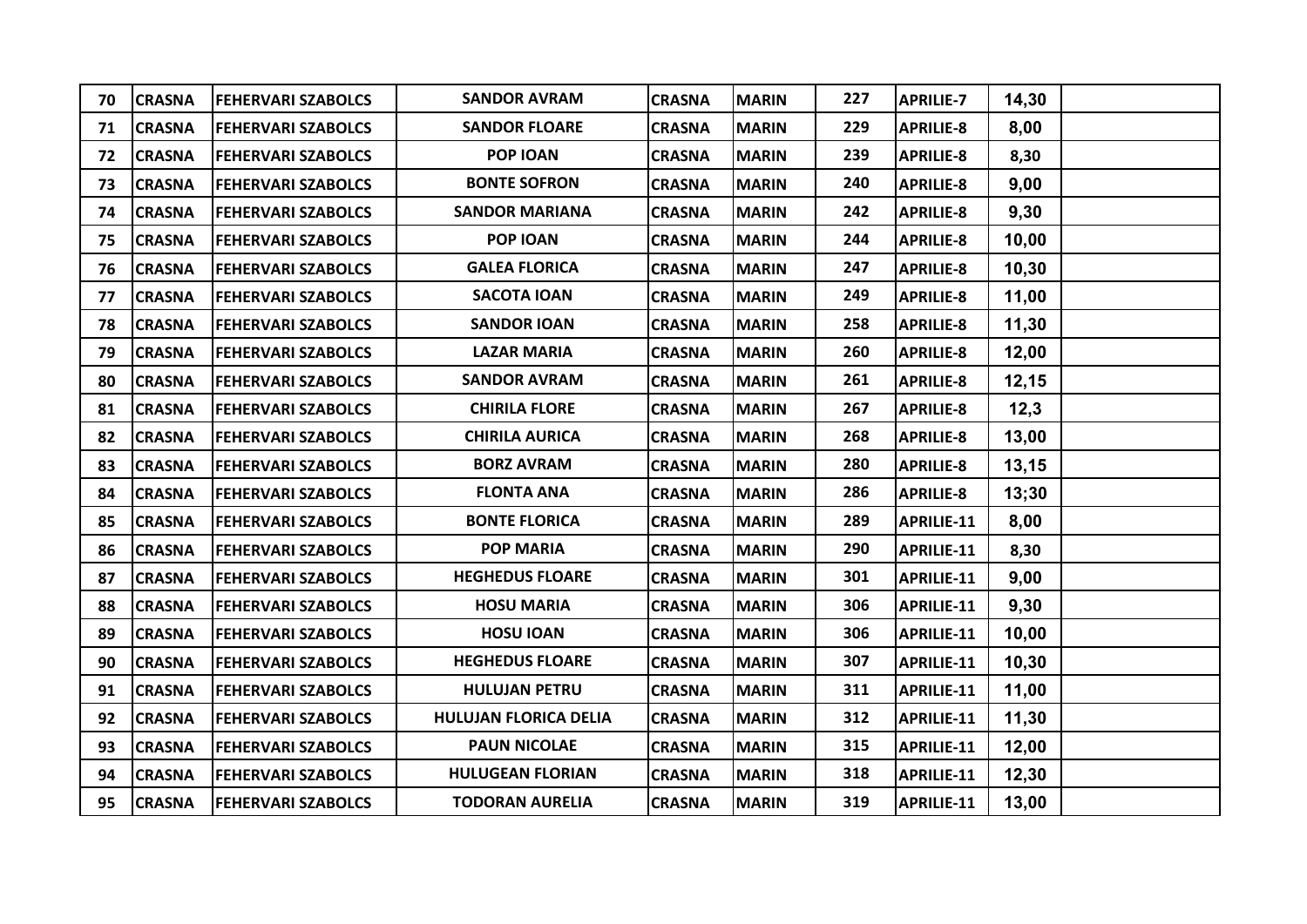| 96  | <b>CRASNA</b> | <b>FEHERVARI SZABOLCS</b> | <b>SANDOR MARIA</b>                   | <b>CRASNA</b> | <b>MARIN</b> | 322 | APRILIE-11        | 13,30  |  |
|-----|---------------|---------------------------|---------------------------------------|---------------|--------------|-----|-------------------|--------|--|
| 97  | <b>CRASNA</b> | <b>FEHERVARI SZABOLCS</b> | <b>MAXIM IOAN</b>                     | <b>CRASNA</b> | <b>MARIN</b> | 324 | APRILIE-11        | 14,00  |  |
| 98  | <b>CRASNA</b> | <b>FEHERVARI SZABOLCS</b> | <b>BOLOJAN ROZALIA</b>                | <b>CRASNA</b> | <b>MARIN</b> | 328 | <b>APRILIE-11</b> | 14,30  |  |
| 99  | <b>CRASNA</b> | <b>FEHERVARI SZABOLCS</b> | <b>HULUJAN MARIA ANA</b>              | <b>CRASNA</b> | <b>MARIN</b> | 332 | <b>APRILIE-12</b> | 8,00   |  |
| 100 | <b>CRASNA</b> | <b>FEHERVARI SZABOLCS</b> | <b>POP FLOARE</b>                     | <b>CRASNA</b> | <b>MARIN</b> | 337 | APRILIE-12        | 8,30   |  |
| 101 | <b>CRASNA</b> | <b>FEHERVARI SZABOLCS</b> | <b>TORCOS FLOARE</b>                  | <b>CRASNA</b> | <b>MARIN</b> | 338 | <b>APRILIE-12</b> | 9,00   |  |
| 102 | <b>CRASNA</b> | <b>FEHERVARI SZABOLCS</b> | <b>SANDOR IOAN</b>                    | <b>CRASNA</b> | <b>MARIN</b> | 339 | <b>APRILIE-12</b> | 9,30   |  |
| 103 | <b>CRASNA</b> | <b>FEHERVARI SZABOLCS</b> | <b>POP FLORIAN</b>                    | <b>CRASNA</b> | <b>MARIN</b> | 344 | <b>APRILIE-12</b> | 10,00  |  |
| 104 | <b>CRASNA</b> | <b>FEHERVARI SZABOLCS</b> | <b>FLONTA MARIA</b>                   | <b>CRASNA</b> | <b>MARIN</b> | 346 | <b>APRILIE-12</b> | 10,30  |  |
| 105 | <b>CRASNA</b> | <b>FEHERVARI SZABOLCS</b> | <b>BREJE MIHAI</b>                    | <b>CRASNA</b> | <b>MARIN</b> | 347 | APRILIE-12        | 11,00  |  |
| 106 | <b>CRASNA</b> | <b>FEHERVARI SZABOLCS</b> | <b>SANDOR MARIANA-ADRIANA</b>         | <b>CRASNA</b> | <b>MARIN</b> | 356 | <b>APRILIE-12</b> | 11,30  |  |
| 107 | <b>CRASNA</b> | <b>FEHERVARI SZABOLCS</b> | <b>SANDOR FLORICA</b>                 | <b>CRASNA</b> | <b>MARIN</b> | 357 | <b>APRILIE-12</b> | 12,00  |  |
| 108 | <b>CRASNA</b> | <b>FEHERVARI SZABOLCS</b> | <b>BREJE IOAN</b>                     | <b>CRASNA</b> | <b>MARIN</b> | 359 | <b>APRILIE-12</b> | 12,30  |  |
| 109 | <b>CRASNA</b> | <b>FEHERVARI SZABOLCS</b> | <b>SANDOR AUREL</b>                   | <b>CRASNA</b> | <b>MARIN</b> | 361 | APRILIE-12        | 13,00  |  |
| 110 | <b>CRASNA</b> | <b>FEHERVARI SZABOLCS</b> | POP MARIA VICTORIA                    | <b>CRASNA</b> | <b>MARIN</b> | 365 | <b>APRILIE-12</b> | 13,30  |  |
|     | 111 CRASNA    | <b>FEHERVARI SZABOLCS</b> | <b>BRAZDAU RODICA-MARIA</b>           | <b>CRASNA</b> | <b>MARIN</b> | 367 | <b>APRILIE-12</b> | 14,00  |  |
| 112 | <b>CRASNA</b> | <b>FEHERVARI SZABOLCS</b> | <b>ASTEFANOAEI OTILIA-MIOARA</b>      | <b>CRASNA</b> | <b>MARIN</b> | 374 | <b>APRILIE-12</b> | 14,30  |  |
| 113 | <b>CRASNA</b> | <b>FEHERVARI SZABOLCS</b> | <b>SANDOR FLOARE</b>                  | <b>CRASNA</b> | <b>MARIN</b> | 375 | APRILIE-13        | 8,00   |  |
|     | 114 CRASNA    | <b>FEHERVARI SZABOLCS</b> | LAZAR I. PETRU MIHAI INTREPRINDCRASNA |               | <b>MARIN</b> | 379 | <b>APRILIE-13</b> | 8,30   |  |
|     | 115 CRASNA    | <b>FEHERVARI SZABOLCS</b> | <b>SANDOR FLORIAN</b>                 | <b>CRASNA</b> | <b>MARIN</b> | 390 | <b>APRILIE-13</b> | 9,00   |  |
| 116 | <b>CRASNA</b> | <b>FEHERVARI SZABOLCS</b> | <b>SANDOR ANA</b>                     | <b>CRASNA</b> | <b>MARIN</b> | 395 | APRILIE-13        | 9,30   |  |
| 117 | <b>CRASNA</b> | <b>FEHERVARI SZABOLCS</b> | <b>SABAU EUGENIA</b>                  | <b>CRASNA</b> | <b>MARIN</b> | 406 | <b>APRILIE-13</b> | 10,00  |  |
|     | 118 CRASNA    | <b>FEHERVARI SZABOLCS</b> | <b>SANDOR RAMONA BIANCA</b>           | <b>CRASNA</b> | <b>MARIN</b> | 408 | APRILIE-13        | 10, 30 |  |
| 119 | <b>CRASNA</b> | <b>FEHERVARI SZABOLCS</b> | <b>SANDOR PETRU</b>                   | <b>CRASNA</b> | <b>MARIN</b> | 410 | APRILIE-13        | 11,00  |  |
| 120 | <b>CRASNA</b> | <b>FEHERVARI SZABOLCS</b> | <b>LASLO FLOARE</b>                   | <b>CRASNA</b> | <b>MARIN</b> | 412 | APRILIE-13        | 11,30  |  |
|     | 121 CRASNA    | <b>FEHERVARI SZABOLCS</b> | <b>SANDOR AURICA</b>                  | <b>CRASNA</b> | <b>MARIN</b> | 417 | APRILIE-13        | 12,00  |  |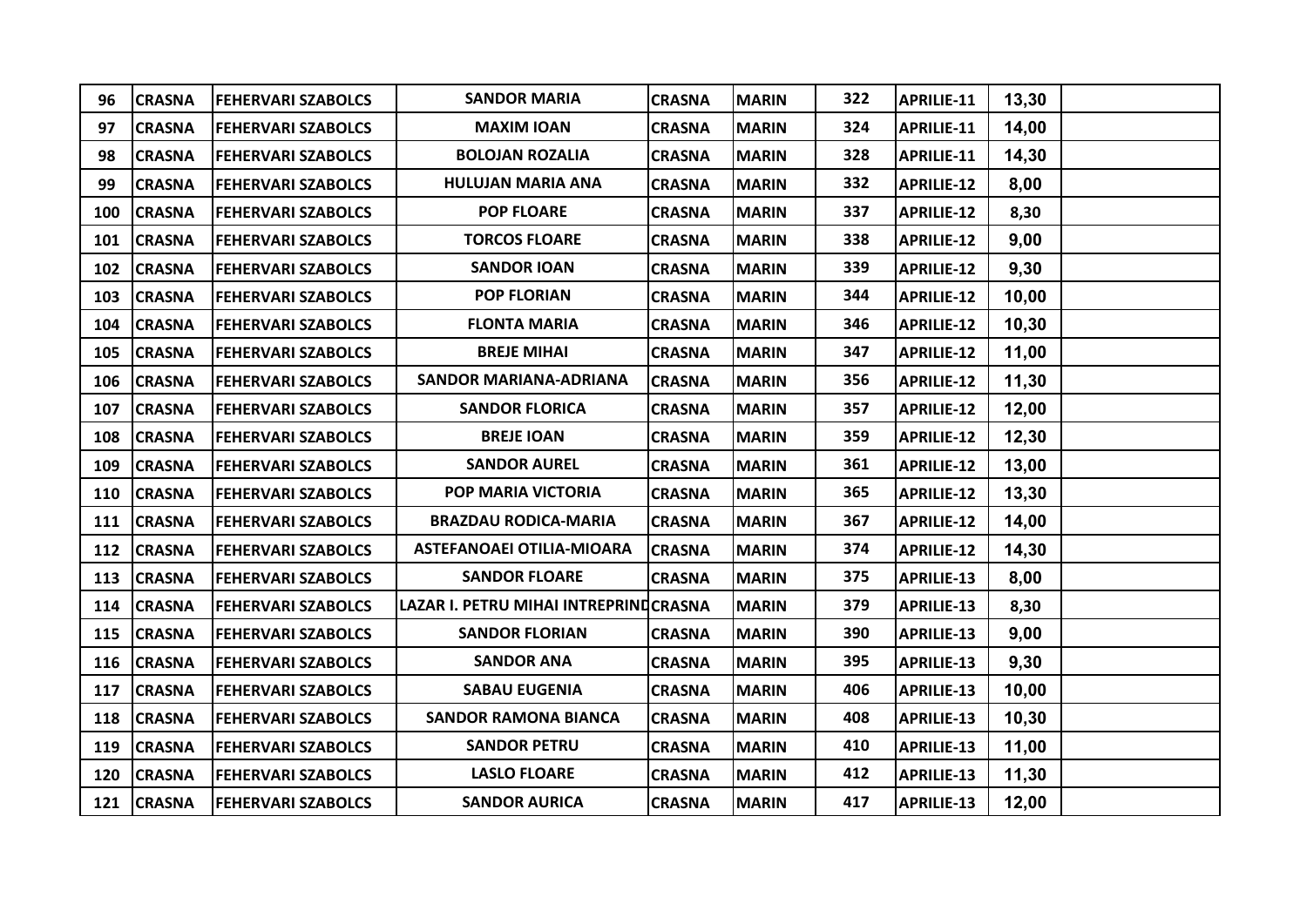| 122 | <b>CRASNA</b> | <b>FEHERVARI SZABOLCS</b> | PESTEAN I.IOAN PERSOANA FIZICA CRASNA |               | <b>MARIN</b> | 422 | APRILIE-13        | 12,30 |  |
|-----|---------------|---------------------------|---------------------------------------|---------------|--------------|-----|-------------------|-------|--|
| 123 | <b>CRASNA</b> | <b>FEHERVARI SZABOLCS</b> | <b>SANDOR IOAN</b>                    | <b>CRASNA</b> | <b>MARIN</b> | 424 | APRILIE-13        | 13,00 |  |
| 124 | <b>CRASNA</b> | <b>FEHERVARI SZABOLCS</b> | <b>SANDOR IOAN-FLORIAN</b>            | <b>CRASNA</b> | <b>MARIN</b> | 426 | APRILIE-13        | 13,30 |  |
| 125 | <b>CRASNA</b> | <b>FEHERVARI SZABOLCS</b> | <b>TORCOS VIORICA</b>                 | <b>CRASNA</b> | <b>MARIN</b> | 427 | <b>APRILIE-13</b> | 14,00 |  |
|     | 126 CRASNA    | <b>FEHERVARI SZABOLCS</b> | <b>CADAR CORNEL-FLORIN</b>            | <b>CRASNA</b> | <b>MARIN</b> | 428 | APRILIE-13        | 14,30 |  |
| 127 | <b>CRASNA</b> | <b>FEHERVARI SZABOLCS</b> | <b>MAXIM FLORIAN</b>                  | <b>CRASNA</b> | <b>MARIN</b> | 435 | <b>APRILIE-14</b> | 8,00  |  |
| 128 | <b>CRASNA</b> | <b>FEHERVARI SZABOLCS</b> | <b>SANDOR VICTORIA</b>                | <b>CRASNA</b> | <b>MARIN</b> | 439 | <b>APRILIE-14</b> | 8,30  |  |
| 129 | <b>CRASNA</b> | <b>FEHERVARI SZABOLCS</b> | <b>CHIRILA MARIA</b>                  | <b>CRASNA</b> | <b>MARIN</b> | 441 | <b>APRILIE-14</b> | 9,00  |  |
| 130 | <b>CRASNA</b> | <b>FEHERVARI SZABOLCS</b> | <b>CHIRILA FLORIN-SORIN</b>           | <b>CRASNA</b> | <b>MARIN</b> | 441 | <b>APRILIE-14</b> | 9,30  |  |
| 131 | <b>CRASNA</b> | <b>FEHERVARI SZABOLCS</b> | <b>CHIRILA ANA</b>                    | <b>CRASNA</b> | <b>MARIN</b> | 444 | <b>APRILIE-14</b> | 10,00 |  |
| 132 | <b>CRASNA</b> | <b>FEHERVARI SZABOLCS</b> | <b>CRISTUT ILEANA</b>                 | <b>CRASNA</b> | <b>MARIN</b> | 446 | <b>APRILIE-14</b> | 10,30 |  |
|     | 133 CRASNA    | <b>FEHERVARI SZABOLCS</b> | HULUJAN MARIANA-DANIELA               | <b>CRASNA</b> | <b>MARIN</b> | 448 | <b>APRILIE-14</b> | 11,00 |  |
| 134 | <b>CRASNA</b> | <b>FEHERVARI SZABOLCS</b> | <b>NISTOR MIHAI</b>                   | <b>CRASNA</b> | <b>MARIN</b> | 454 | APRILIE-14        | 11,30 |  |
| 135 | <b>CRASNA</b> | <b>FEHERVARI SZABOLCS</b> | POP IOAN                              | <b>CRASNA</b> | <b>MARIN</b> | 456 | <b>APRILIE-14</b> | 12,00 |  |
| 136 | <b>CRASNA</b> | <b>FEHERVARI SZABOLCS</b> | <b>CRISTUT MARIA</b>                  | <b>CRASNA</b> | <b>MARIN</b> | 459 | <b>APRILIE-14</b> | 12,30 |  |
| 137 | <b>CRASNA</b> | <b>FEHERVARI SZABOLCS</b> | <b>CRISTEA FLORIAN</b>                | <b>CRASNA</b> | <b>MARIN</b> | 460 | <b>APRILIE-14</b> | 13,00 |  |
| 138 | <b>CRASNA</b> | <b>FEHERVARI SZABOLCS</b> | <b>SANDOR VALERIA</b>                 | <b>CRASNA</b> | <b>MARIN</b> | 463 | APRILIE-14        | 13,30 |  |
| 139 | <b>CRASNA</b> | <b>FEHERVARI SZABOLCS</b> | <b>SANDOR MARIA</b>                   | <b>CRASNA</b> | <b>MARIN</b> | 466 | <b>APRILIE-14</b> | 14,00 |  |
| 140 | <b>CRASNA</b> | <b>FEHERVARI SZABOLCS</b> | <b>SANDOR MIHAI</b>                   | <b>CRASNA</b> | <b>MARIN</b> | 467 | APRILIE-14        | 14,30 |  |
|     | 141 CRASNA    | <b>FEHERVARI SZABOLCS</b> | <b>CHIRILA FLOARE</b>                 | <b>CRASNA</b> | <b>MARIN</b> | 473 | <b>APRILIE-19</b> | 8,00  |  |
| 142 | <b>CRASNA</b> | <b>FEHERVARI SZABOLCS</b> | <b>CHIRILA AUREL</b>                  | <b>CRASNA</b> | <b>MARIN</b> | 475 | <b>APRILIE-19</b> | 8,30  |  |
| 143 | <b>CRASNA</b> | <b>FEHERVARI SZABOLCS</b> | <b>SANDOR FLORIN-AVRAM</b>            | <b>CRASNA</b> | <b>MARIN</b> | 476 | APRILIE-19        | 9,00  |  |
| 144 | <b>CRASNA</b> | <b>FEHERVARI SZABOLCS</b> | <b>TORCOS IOAN</b>                    | <b>CRASNA</b> | <b>MARIN</b> | 477 | <b>APRILIE-19</b> | 9,30  |  |
| 145 | <b>CRASNA</b> | <b>FEHERVARI SZABOLCS</b> | <b>BREJE DOREL-FLORIN</b>             | <b>CRASNA</b> | <b>MARIN</b> | 478 | <b>APRILIE-19</b> | 10,00 |  |
| 146 | <b>CRASNA</b> | <b>FEHERVARI SZABOLCS</b> | <b>SANDOR F MARIA</b>                 | <b>CRASNA</b> | <b>MARIN</b> | 483 | <b>APRILIE-19</b> | 10,30 |  |
|     | 147 CRASNA    | <b>FEHERVARI SZABOLCS</b> | <b>HULUJAN CRACIUN-ADRIAN</b>         | <b>CRASNA</b> | <b>MARIN</b> | 484 | <b>APRILIE-19</b> | 11,00 |  |